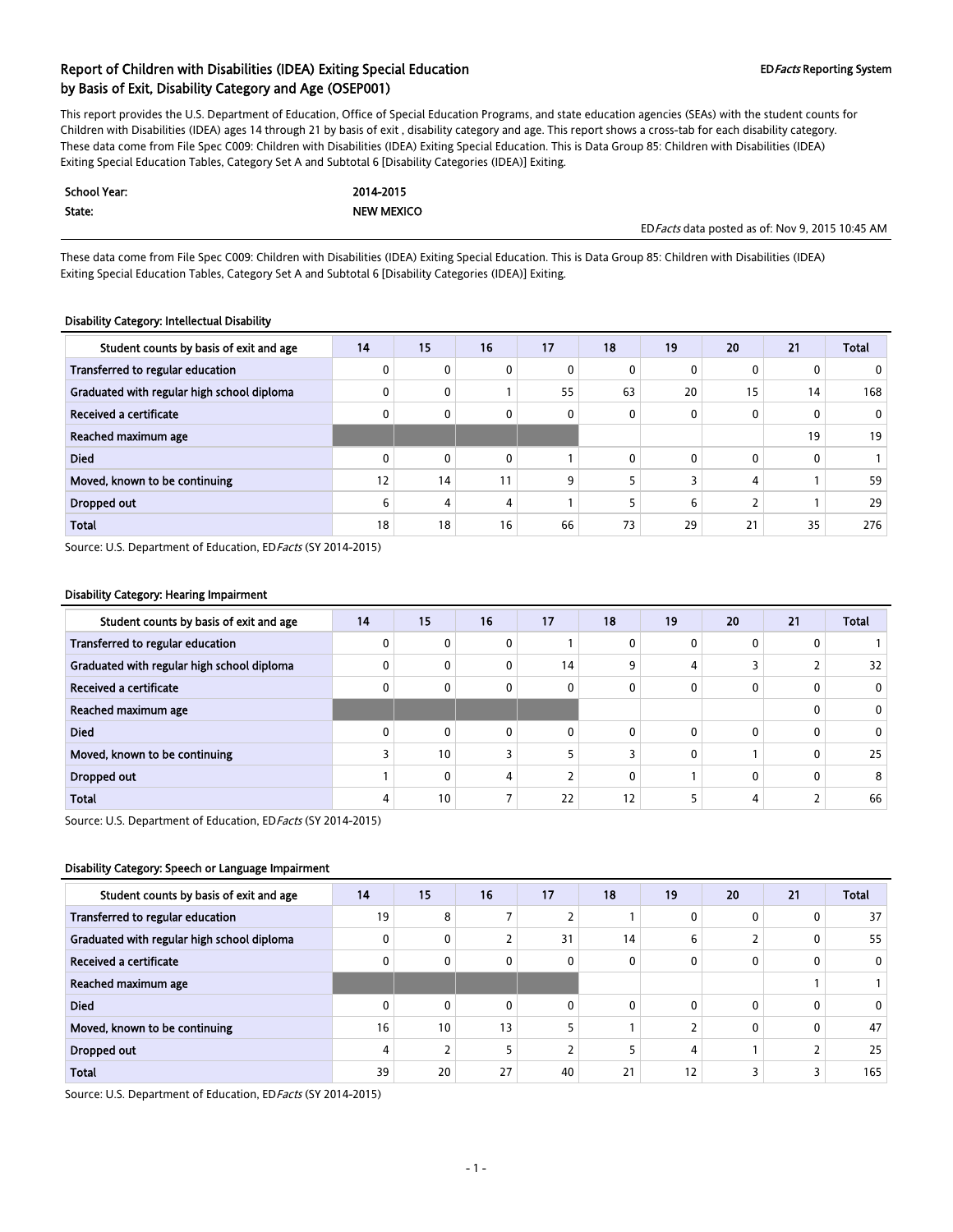This report provides the U.S. Department of Education, Office of Special Education Programs, and state education agencies (SEAs) with the student counts for Children with Disabilities (IDEA) ages 14 through 21 by basis of exit , disability category and age. This report shows a cross-tab for each disability category. These data come from File Spec C009: Children with Disabilities (IDEA) Exiting Special Education. This is Data Group 85: Children with Disabilities (IDEA) Exiting Special Education Tables, Category Set A and Subtotal 6 [Disability Categories (IDEA)] Exiting.

| <b>School Year:</b> | 2014-2015         |                                                  |
|---------------------|-------------------|--------------------------------------------------|
| State:              | <b>NEW MEXICO</b> |                                                  |
|                     |                   | ED Facts data posted as of: Nov 9, 2015 10:45 AM |

These data come from File Spec C009: Children with Disabilities (IDEA) Exiting Special Education. This is Data Group 85: Children with Disabilities (IDEA) Exiting Special Education Tables, Category Set A and Subtotal 6 [Disability Categories (IDEA)] Exiting.

#### Disability Category: Visual Impairment

| Student counts by basis of exit and age    | 14 | 15           | 16 | 17           | 18           | 19 | 20           | 21 | <b>Total</b> |
|--------------------------------------------|----|--------------|----|--------------|--------------|----|--------------|----|--------------|
| Transferred to regular education           |    | 0            | 0  | 0            | $\mathbf{0}$ |    | 0            | 0  |              |
| Graduated with regular high school diploma |    | 0            | 0  | 8            | 6            |    | 0            | 0  | 16           |
| Received a certificate                     |    | 0            | 0  | 0            | 0            |    | $\mathbf{0}$ | 0  |              |
| Reached maximum age                        |    |              |    |              |              |    |              | 0  |              |
| <b>Died</b>                                |    | $\mathbf{0}$ | 0  | $\mathbf{0}$ | 0            |    | $\mathbf{0}$ | 0  |              |
| Moved, known to be continuing              |    |              | 4  |              | 0            |    | $\mathbf{0}$ | 0  |              |
| Dropped out                                |    | $\mathbf{0}$ | 0  |              | 0            |    | $\mathbf{0}$ | 0  |              |
| <b>Total</b>                               |    |              | 4  | 11           | 6            |    | 0            | 0  | 27           |

Source: U.S. Department of Education, ED Facts (SY 2014-2015)

#### Disability Category: Emotional Disturbance

| Student counts by basis of exit and age    | 14 | 15           | 16 | 17 | 18 | 19 | 20           | 21 | <b>Total</b> |
|--------------------------------------------|----|--------------|----|----|----|----|--------------|----|--------------|
| Transferred to regular education           |    |              |    | 4  | 0  |    | $\mathbf{0}$ | 0  | 12           |
| Graduated with regular high school diploma |    | 0            | ∽  | 34 | 25 | 10 |              | 6  | 84           |
| Received a certificate                     |    | $\mathbf{0}$ | 0  | 0  | 0  |    | 0            | 0  | $\mathbf{0}$ |
| Reached maximum age                        |    |              |    |    |    |    |              | 0  | $\mathbf{0}$ |
| <b>Died</b>                                |    |              | 0  |    | 0  |    | 0            | 0  |              |
| Moved, known to be continuing              | 49 | 50           | 58 | 30 | 18 |    |              | 0  | 209          |
| Dropped out                                | 17 | 21           | 17 | 22 | 8  | 12 | 4            |    | 103          |
| <b>Total</b>                               | 71 | 75           | 79 | 91 | 51 | 25 | 10           | 8  | 410          |

Source: U.S. Department of Education, ED Facts (SY 2014-2015)

#### Disability Category: Orthopedic Impairment

| Student counts by basis of exit and age    | 14 | 15           | 16 | 17       | 18           | 19 | 20 | 21 | <b>Total</b>    |
|--------------------------------------------|----|--------------|----|----------|--------------|----|----|----|-----------------|
| Transferred to regular education           |    | $\mathbf{0}$ |    | 0        | 0            |    |    |    |                 |
| Graduated with regular high school diploma |    | $\mathbf{0}$ |    |          | 4            |    |    |    | 12 <sup>1</sup> |
| Received a certificate                     |    | $\mathbf{0}$ | 0  | 0        | $\mathbf{0}$ |    |    |    | 0               |
| Reached maximum age                        |    |              |    |          |              |    |    |    | 0               |
| <b>Died</b>                                |    | $\Omega$     |    | 0        | $\Omega$     |    |    |    | $\mathbf{0}$    |
| Moved, known to be continuing              |    | 0            |    | $\Omega$ | $\Omega$     |    |    |    |                 |
| Dropped out                                |    | 0            |    |          | $\Omega$     |    |    |    |                 |
| <b>Total</b>                               |    | $\mathbf{0}$ |    | 4        | 4            |    |    |    | 18              |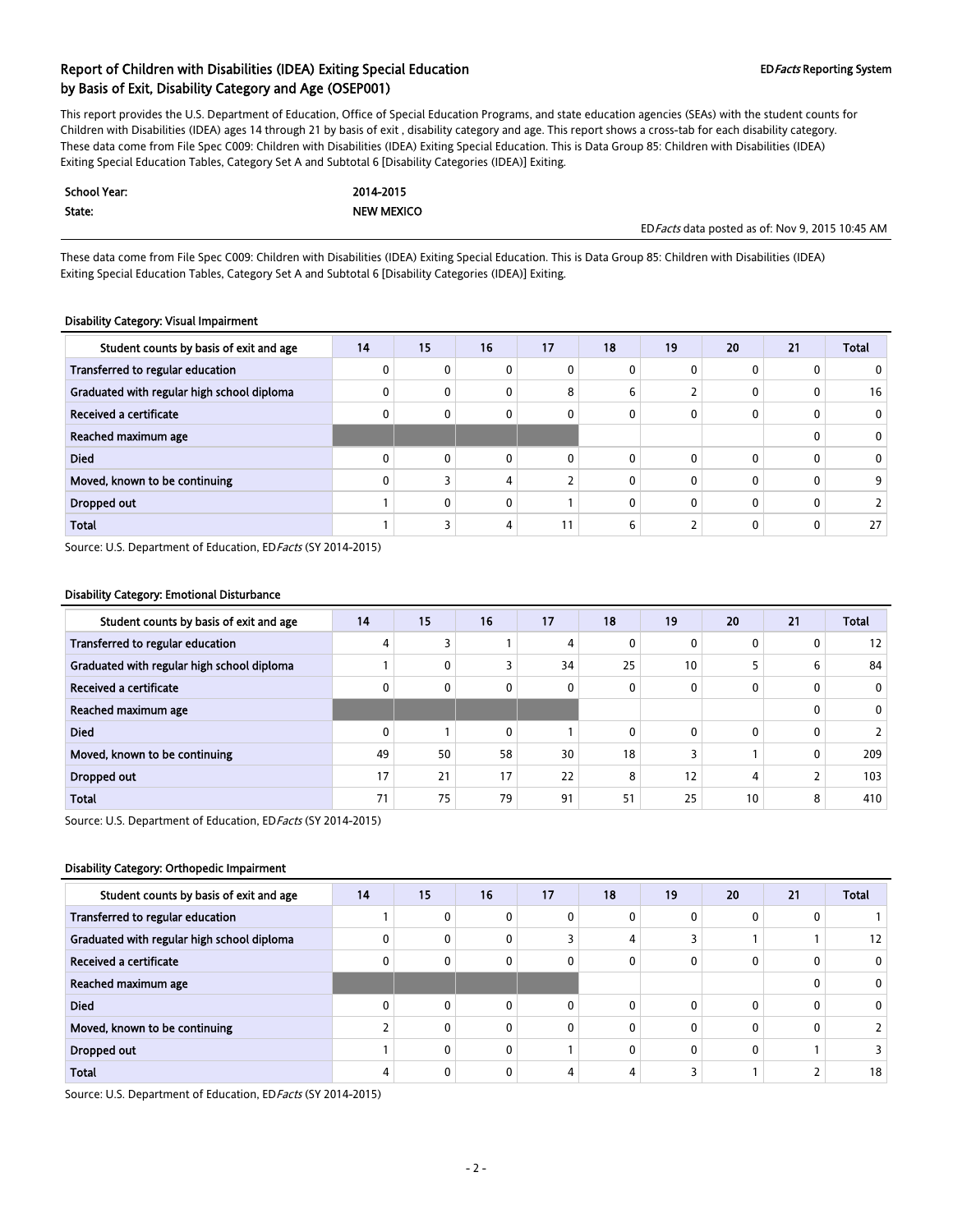This report provides the U.S. Department of Education, Office of Special Education Programs, and state education agencies (SEAs) with the student counts for Children with Disabilities (IDEA) ages 14 through 21 by basis of exit , disability category and age. This report shows a cross-tab for each disability category. These data come from File Spec C009: Children with Disabilities (IDEA) Exiting Special Education. This is Data Group 85: Children with Disabilities (IDEA) Exiting Special Education Tables, Category Set A and Subtotal 6 [Disability Categories (IDEA)] Exiting.

| School Year: | 2014-2015         |                                                  |
|--------------|-------------------|--------------------------------------------------|
| State:       | <b>NEW MEXICO</b> |                                                  |
|              |                   | ED Facts data posted as of: Nov 9, 2015 10:45 AM |

These data come from File Spec C009: Children with Disabilities (IDEA) Exiting Special Education. This is Data Group 85: Children with Disabilities (IDEA) Exiting Special Education Tables, Category Set A and Subtotal 6 [Disability Categories (IDEA)] Exiting.

#### Disability Category: Other Health Impairment

| Student counts by basis of exit and age    | 14 | 15           | 16 | 17  | 18           | 19 | 20           | 21 | <b>Total</b> |
|--------------------------------------------|----|--------------|----|-----|--------------|----|--------------|----|--------------|
| Transferred to regular education           | 8  |              | 6  |     | 0            |    | $\mathbf{0}$ | 0  | 20           |
| Graduated with regular high school diploma |    | 0            |    | 101 | 82           | 16 |              | 3  | 206          |
| Received a certificate                     |    | $\mathbf{0}$ | 0  | 0   | $\mathbf{0}$ |    | $\mathbf{0}$ | 0  | $\mathbf{0}$ |
| Reached maximum age                        |    |              |    |     |              |    |              | 3  |              |
| <b>Died</b>                                |    | $\mathbf{0}$ | 0  | 0   | $\mathbf{0}$ |    | $\mathbf{0}$ |    |              |
| Moved, known to be continuing              | 34 | 44           | 35 | 20  | 12           |    | $\mathbf{0}$ | 0  | 147          |
| Dropped out                                | 10 | 15           | 19 | 23  | 14           |    | $\mathbf{0}$ | 0  | 84           |
| <b>Total</b>                               | 53 | 64           | 61 | 145 | 108          | 21 |              | 7  | 462          |

Source: U.S. Department of Education, ED Facts (SY 2014-2015)

#### Disability Category: Specific Learning Disability

| Student counts by basis of exit and age    | 14  | 15           | 16  | 17  | 18           | 19  | 20           | 21             | <b>Total</b> |
|--------------------------------------------|-----|--------------|-----|-----|--------------|-----|--------------|----------------|--------------|
| Transferred to regular education           | 47  | 29           | 35  | 16  |              |     | $\mathbf{0}$ |                | 135          |
| Graduated with regular high school diploma |     | 0            | 6   | 585 | 465          | 68  | 15           | 4              | 1.143        |
| Received a certificate                     |     | 0            | 0   | 0   | $\mathbf{0}$ |     | $\mathbf{0}$ | 0              |              |
| Reached maximum age                        |     |              |     |     |              |     |              | $\overline{2}$ |              |
| <b>Died</b>                                |     | $\mathbf{0}$ |     |     | $\mathbf{0}$ |     | $\mathbf{0}$ | 0              | 4            |
| Moved, known to be continuing              | 175 | 158          | 159 | 98  | 34           | 9   | 3            | 0              | 636          |
| Dropped out                                | 50  | 73           | 83  | 98  | 66           | 28  | 12           | 6              | 416          |
| <b>Total</b>                               | 272 | 260          | 284 | 799 | 572          | 106 | 30           | 13             | 2,336        |

Source: U.S. Department of Education, ED Facts (SY 2014-2015)

#### Disability Category: Deaf-Blindness

| Student counts by basis of exit and age    | 14 | 15           | 16 | 17 | 18 | 19 | 20 | 21 | <b>Total</b> |
|--------------------------------------------|----|--------------|----|----|----|----|----|----|--------------|
| Transferred to regular education           |    | 0            | 0  |    |    |    |    |    |              |
| Graduated with regular high school diploma |    | 0            | 0  | 0  | 0  |    |    |    |              |
| Received a certificate                     |    | 0            | 0  | 0  | 0  |    |    |    |              |
| Reached maximum age                        |    |              |    |    |    |    |    |    | 0            |
| <b>Died</b>                                |    | $\mathbf{0}$ | 0  | U  | U  |    |    |    | 0            |
| Moved, known to be continuing              |    |              | 0  | n  | 0  |    |    |    |              |
| Dropped out                                |    | $\mathbf{0}$ | 0  | 0  | 0  |    |    |    |              |
| <b>Total</b>                               |    |              | 0  |    |    |    |    |    |              |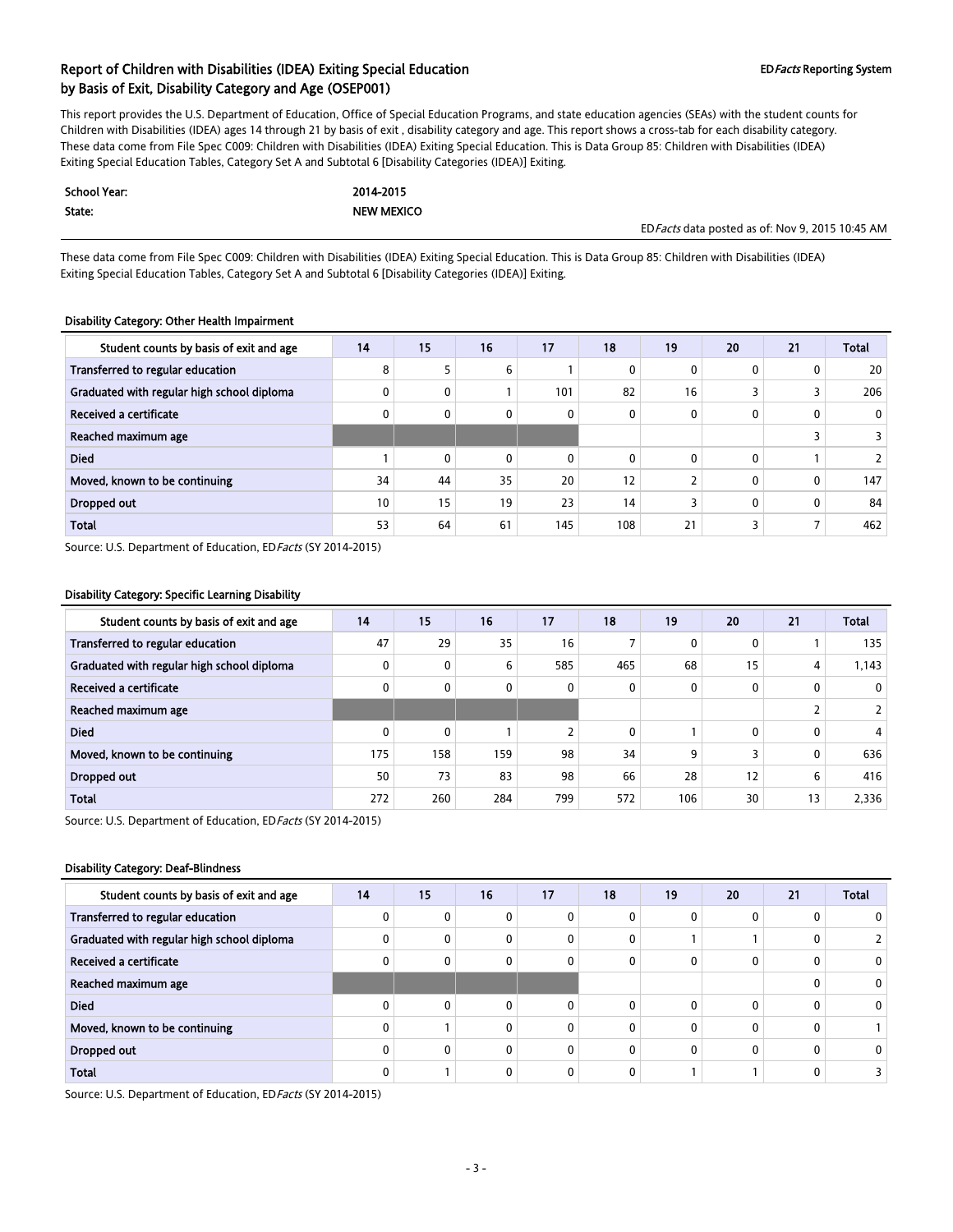This report provides the U.S. Department of Education, Office of Special Education Programs, and state education agencies (SEAs) with the student counts for Children with Disabilities (IDEA) ages 14 through 21 by basis of exit , disability category and age. This report shows a cross-tab for each disability category. These data come from File Spec C009: Children with Disabilities (IDEA) Exiting Special Education. This is Data Group 85: Children with Disabilities (IDEA) Exiting Special Education Tables, Category Set A and Subtotal 6 [Disability Categories (IDEA)] Exiting.

| School Year: | 2014-2015         |                                                  |
|--------------|-------------------|--------------------------------------------------|
| State:       | <b>NEW MEXICO</b> |                                                  |
|              |                   | ED Facts data posted as of: Nov 9, 2015 10:45 AM |

These data come from File Spec C009: Children with Disabilities (IDEA) Exiting Special Education. This is Data Group 85: Children with Disabilities (IDEA) Exiting Special Education Tables, Category Set A and Subtotal 6 [Disability Categories (IDEA)] Exiting.

#### Disability Category: Multiple Disabilities

| Student counts by basis of exit and age    | 14 | 15           | 16             | 17           | 18           | 19 | 20           | 21 | <b>Total</b> |
|--------------------------------------------|----|--------------|----------------|--------------|--------------|----|--------------|----|--------------|
| Transferred to regular education           |    | 0            | 0              | 0            | 0            |    |              | 0  |              |
| Graduated with regular high school diploma |    | 0            |                | 15           | 16           | 8  | 8            | 9  | 57           |
| Received a certificate                     |    | 0            | 0              | 0            | $\mathbf{0}$ |    | $\mathbf{0}$ | 0  | $\mathbf{0}$ |
| Reached maximum age                        |    |              |                |              |              |    |              | 4  |              |
| <b>Died</b>                                |    | $\mathbf{0}$ |                | $\mathbf{0}$ | $\Omega$     |    | $\mathbf{0}$ | 0  |              |
| Moved, known to be continuing              |    |              | $\overline{2}$ |              |              |    | $\mathbf{0}$ |    | 17           |
| Dropped out                                |    | $\mathbf{0}$ | $\mathbf{0}$   | $\mathbf{0}$ | $\Omega$     |    |              |    |              |
| <b>Total</b>                               |    |              | 5              | 17           | 18           | 15 | 12           | 16 | 88           |

Source: U.S. Department of Education, ED Facts (SY 2014-2015)

#### Disability Category: Autism

| Student counts by basis of exit and age    | 14 | 15           | 16 | 17           | 18 | 19 | 20           | 21 | <b>Total</b> |
|--------------------------------------------|----|--------------|----|--------------|----|----|--------------|----|--------------|
| Transferred to regular education           |    |              |    | 0            | 0  |    | $\mathbf{0}$ | 0  | 6            |
| Graduated with regular high school diploma |    | 0            |    | 57           | 36 | 8  |              | 6  | 117          |
| Received a certificate                     |    | $\mathbf{0}$ | 0  | $\mathbf{0}$ | 0  |    | $\Omega$     | 0  | 0            |
| Reached maximum age                        |    |              |    |              |    |    |              | 4  |              |
| <b>Died</b>                                |    | $\mathbf{0}$ | 0  | $\Omega$     | 0  |    | 0            | 0  | 0            |
| Moved, known to be continuing              | 18 | 8            | 11 |              |    |    |              | 0  | 49           |
| <b>Dropped out</b>                         |    |              |    | 8            | 0  |    | 0            |    | 18           |
| <b>Total</b>                               | 26 | 12           | 17 | 72           | 38 | 10 | 8            | 11 | 194          |

Source: U.S. Department of Education, ED Facts (SY 2014-2015)

#### Disability Category: Traumatic Brain Injury

| Student counts by basis of exit and age    | 14 | 15           | 16 | 17              | 18 | 19 | 20       | 21           | <b>Total</b> |
|--------------------------------------------|----|--------------|----|-----------------|----|----|----------|--------------|--------------|
| Transferred to regular education           |    | $\mathbf{0}$ | 0  | 0               |    | 0  | 0        | 0            |              |
| Graduated with regular high school diploma |    | 0            | 0  | 9               | 6  |    | 0        | 0            | 17           |
| Received a certificate                     |    | 0            | 0  | 0               |    | 0  |          | 0            | 0            |
| Reached maximum age                        |    |              |    |                 |    |    |          | 0            | 0            |
| <b>Died</b>                                |    | $\Omega$     | 0  | $\Omega$        |    | 0  |          | $\Omega$     | 0            |
| Moved, known to be continuing              |    |              |    |                 |    | 0  |          | 0            |              |
| Dropped out                                |    | 0            |    | 0               |    | 0  | $\Omega$ | $\mathbf{0}$ |              |
| <b>Total</b>                               |    |              |    | 10 <sup>°</sup> |    |    |          | 0            | 24           |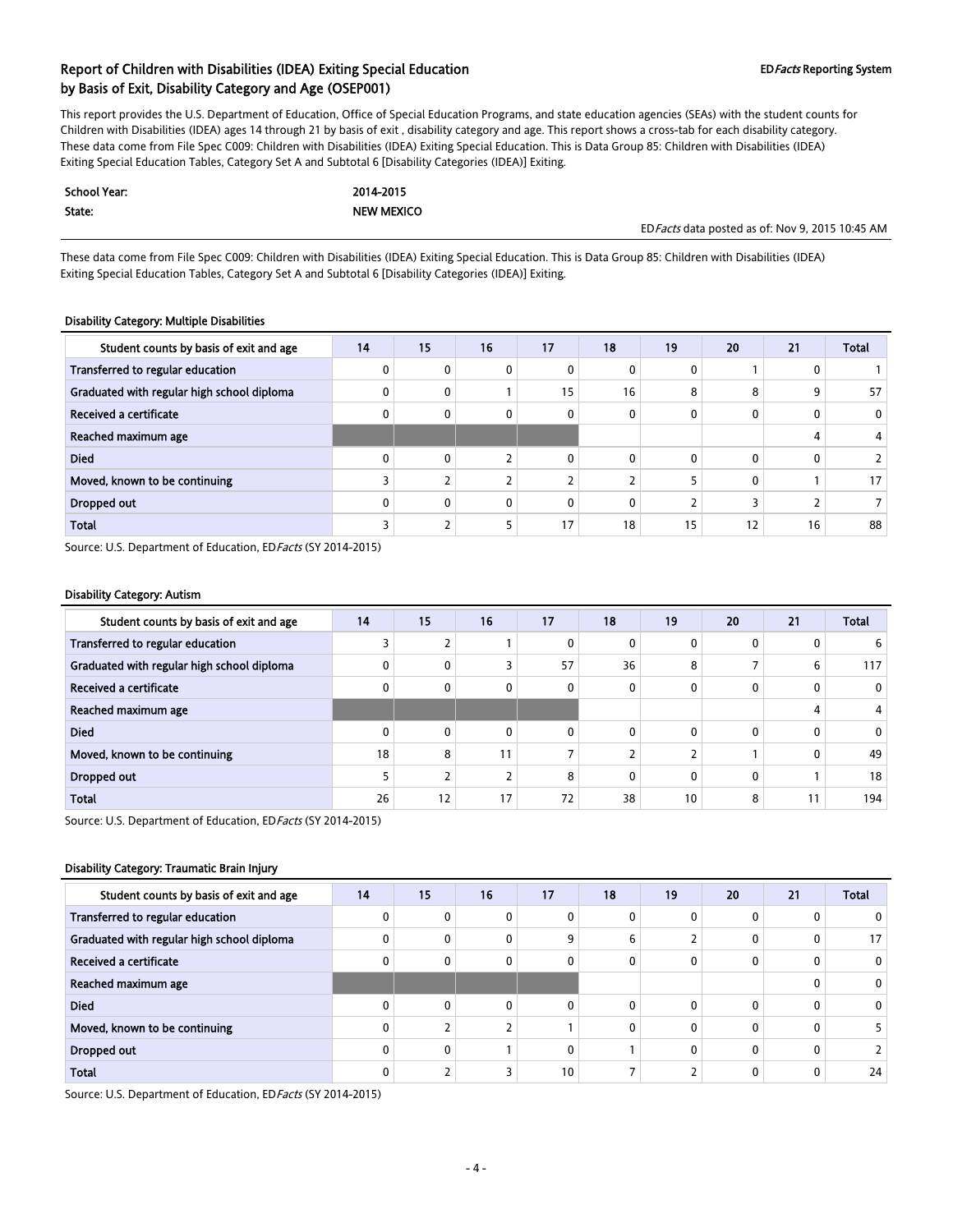This report provides the U.S. Department of Education, Office of Special Education Programs, and state education agencies (SEAs) with the student counts for Children with Disabilities (IDEA) ages 14 through 21 by basis of exit and age. This report shows aggregate data across all disability categories. These data come from File Spec C009: Children with Disabilities (IDEA) Exiting Special Education. This is Data Group 85: Children with Disabilities (IDEA) Exiting Special Education Tables, Category Set A, Subtotal 1 (Basis of Exit), Subtotal 2 [Age (Exiting)], and Education Unit Total.

| <b>School Year:</b> | 2014-2015         |
|---------------------|-------------------|
| State:              | <b>NEW MEXICO</b> |

EDFacts data posted as of: Nov 9, 2015 10:40 AM

These data come from File Spec C009: Children with Disabilities (IDEA) Exiting Special Education. This is Data Group 85, Category Set A. Subtotal 1 (Basis of Exit), Subtotal 2 (Age (Exiting)), and Education Unit Total is used for SY 2008-09 and beyond.

Student counts for Children with Disabilities (IDEA) exiting special education by basis of exit and age.

| Student counts by basis of exit and age    | 14  | 15  | 16  | 17   | 18  | 19  | 20           | 21             | <b>Total</b> |
|--------------------------------------------|-----|-----|-----|------|-----|-----|--------------|----------------|--------------|
| Transferred to regular education           | 82  | 47  | 50  | 24   | 8   | 0   |              |                | 213          |
| Graduated with regular high school diploma |     | 0   | 17  | 912  | 726 | 148 | 60           | 45             | 1,909        |
| Received a certificate                     |     | 0   | 0   | 0    | 0   | 0   | $\mathbf{0}$ | 0              | $\mathbf 0$  |
| Reached maximum age                        |     |     |     |      |     |     |              | 33             | 33           |
| <b>Died</b>                                |     |     | 3   | 4    | 0   |     | 0            |                | 11           |
| Moved, known to be continuing              | 312 | 302 | 298 | 179  | 77  | 26  | 10           | $\overline{2}$ | 1,206        |
| Dropped out                                | 95  | 117 | 135 | 158  | 99  | 56  | 22           | 15             | 697          |
| <b>Total</b>                               | 491 | 467 | 503 | ,277 | 910 | 231 | 93           | 97             | 4,069        |

Source: U.S. Department of Education, ED Facts (SY 2014-2015)

Percentages for Children with Disabilities (IDEA) exiting special education by basis of exit and age.

| Percentages by basis of exit and age       | 14<br>(Percent) | 15<br>(Percent) | 16<br>(Percent) | 17<br>(Percent) | 18<br>(Percent) | 19<br>(Percent) | 20<br>(Percent) | 21<br>(Percent) | <b>Total</b><br>(Percent) |
|--------------------------------------------|-----------------|-----------------|-----------------|-----------------|-----------------|-----------------|-----------------|-----------------|---------------------------|
| Transferred to regular education           | 38.50%          | 22.07%          | 23.47%          | 11.27%          | 3.76%           | 0.00%           | 0.47%           | 0.47%           | 100.00%                   |
| Graduated with regular high school diploma | 0.05%           | 0.00%           | 0.89%           | 47.77%          | 38.03%          | 7.75%           | 3.14%           | 2.36%           | 100.00%                   |
| Received a certificate                     |                 |                 |                 |                 |                 |                 |                 |                 | 100.00%                   |
| Reached maximum age                        |                 |                 |                 |                 |                 |                 |                 | 100.00%         | 100.00%                   |
| <b>Died</b>                                | 9.09%           | 9.09%           | 27.27%          | 36.36%          | 0.00%           | 9.09%           | 0.00%           | 9.09%           | 100.00%                   |
| Moved, known to be continuing              | 25.87%          | 25.04%          | 24.71%          | 14.84%          | 6.38%           | 2.16%           | 0.83%           | 0.17%           | 100.00%                   |
| Dropped out                                | 13.63%          | 16.79%          | 19.37%          | 22.67%          | 14.20%          | 8.03%           | 3.16%           | 2.15%           | 100.00%                   |
| <b>Total</b>                               | 12.07%          | 11.48%          | 12.36%          | 31.38%          | 22.36%          | 5.68%           | 2.29%           | 2.38%           | 100.00%                   |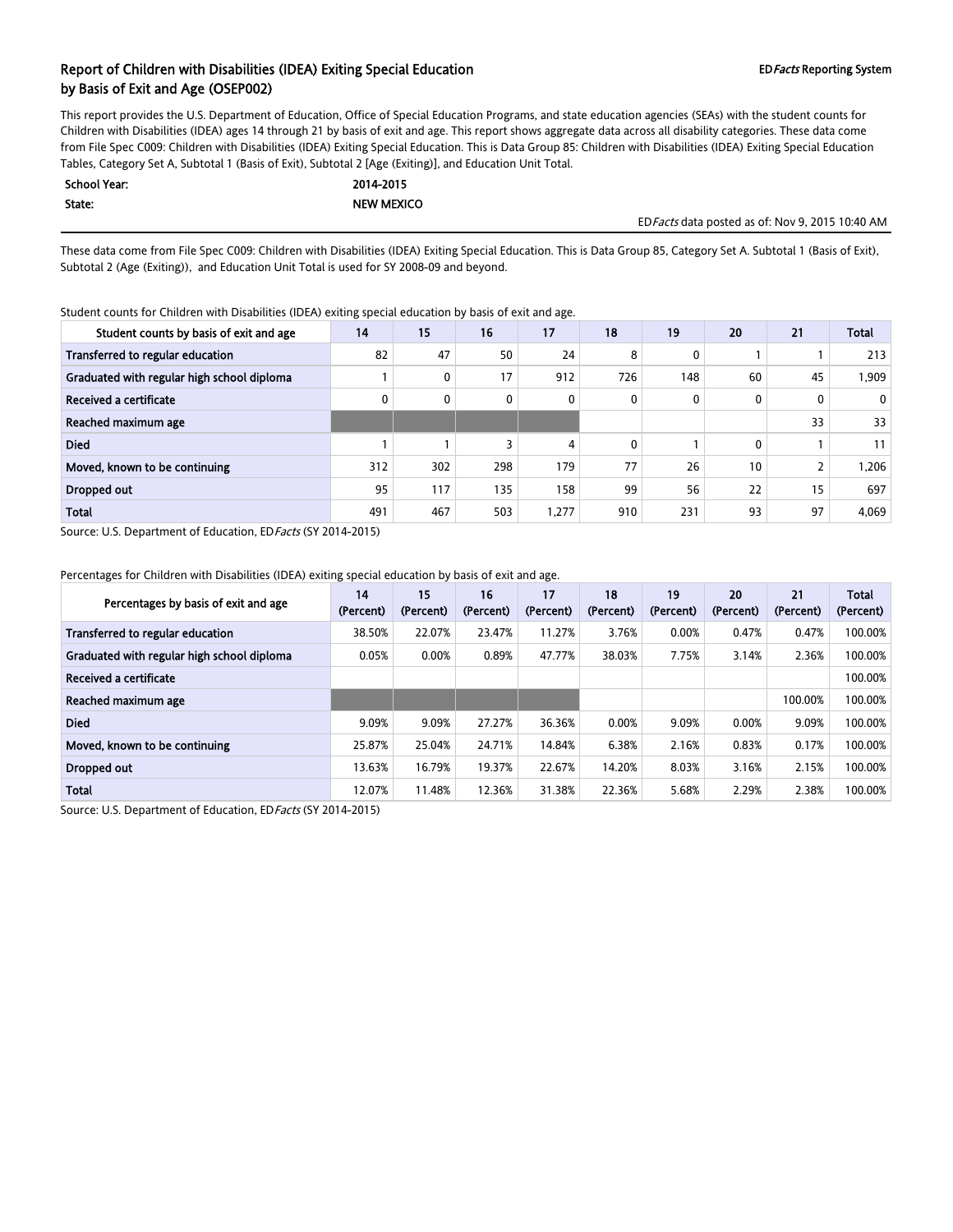### Report of Children with Disabilities (IDEA) Exiting Special Education EDFacts Reporting System by Basis of Exit and Racial Ethnic Categories (OSEP003)

This report provides the U.S. Department of Education, Office of Special Education Programs (OSEP), and state education agencies (SEAs) with the student counts Children with Disabilities (IDEA) ages 14 through 21 by basis of exit and Racial Ethnic categories. These data come from File Spec C009: Children with Disabilities (IDEA) Exiting Special Education, Data Group 85: Children with Disabilities (IDEA) Exiting Special Education Tables, Category Set B, Subtotal 1 [Basis of Exit], Subtotal 3 [Racial Ethnic] and Grand Total.

| School Year: | 2014-2015         |
|--------------|-------------------|
| State:       | <b>NEW MEXICO</b> |

EDFacts data posted as of: Nov 9, 2015 10:43 AM

These data come from File Spec C009: Children with Disabilities (IDEA) Exiting Special Education.This is Data Group 85, Category Set B. Subtotal 1 (Basis of Exit), Subtotal 3 (Racial Ethnic) and Education Unit Total is used for SY2008-09 and beyond.

Student counts for Children with Disabilities (IDEA) ages 14 through 21 by basis of exit and Racial Ethnic categories.

| Basis of Exit and Racial Ethnic category   | Hispanic/<br>Latino | American<br>Indian or<br>Alaska<br><b>Native</b> | Asian        | <b>Black or</b><br>African<br>American | <b>Native</b><br>Hawaiian or<br>Other<br>Pacific<br>Islander | <b>White</b> | Two or<br>more races | <b>Total</b> |
|--------------------------------------------|---------------------|--------------------------------------------------|--------------|----------------------------------------|--------------------------------------------------------------|--------------|----------------------|--------------|
| Transferred to regular education           | 109                 | 21                                               |              |                                        | $\mathbf{0}$                                                 | 75           | 4                    | 213          |
| Graduated with regular high school diploma | 1,130               | 218                                              | 16           | 42                                     | 0                                                            | 483          | 20                   | 909. ا       |
| Received a certificate                     | 0                   | 0                                                | 0            | 0                                      | 0                                                            | $\mathbf{0}$ | 0                    | 0            |
| Reached maximum age                        | 15                  |                                                  |              |                                        | $\mathbf{0}$                                                 | 11           | $\overline{2}$       | 33           |
| <b>Died</b>                                | 8                   | $\mathbf{0}$                                     | $\mathbf{0}$ |                                        | $\Omega$                                                     |              | 0                    | 11           |
| Moved, known to be continuing              | 707                 | 112                                              | 6            | 44                                     |                                                              | 314          | 22                   | 1.206        |
| Dropped out                                | 399                 | 109                                              | 0            | 26                                     |                                                              | 150          | 12                   | 697          |
| <b>Total</b>                               | 2,368               | 462                                              | 24           | 118                                    | 2                                                            | 1,035        | 60                   | 4,069        |

Source: U.S. Department of Education, EDFacts (SY 2014-2015)

Percentages by basis of exit.

| Basis of Exit and Racial Ethnic category   | Hispanic/<br>Latino<br>(Percent) | American<br>Indian or<br>Alaska<br><b>Native</b><br>(Percent) | Asian<br>(Percent) | <b>Black or</b><br>African<br>American<br>(Percent) | <b>Native</b><br>Hawaiian or<br>Other<br>Pacific<br>Islander<br>(Percent) | White<br>(Percent) | Two or<br>more races<br>(Percent) | <b>Total</b><br>(Percent) |
|--------------------------------------------|----------------------------------|---------------------------------------------------------------|--------------------|-----------------------------------------------------|---------------------------------------------------------------------------|--------------------|-----------------------------------|---------------------------|
| Transferred to regular education           | 51.17%                           | 9.86%                                                         | 0.47%              | 1.41%                                               | 0.00%                                                                     | 35.21%             | 1.88%                             | 100.00%                   |
| Graduated with regular high school diploma | 59.19%                           | 11.42%                                                        | 0.84%              | 2.20%                                               | 0.00%                                                                     | 25.30%             | 1.05%                             | 100.00%                   |
| Received a certificate                     |                                  |                                                               |                    |                                                     |                                                                           |                    |                                   | 100.00%                   |
| Reached maximum age                        | 45.45%                           | 6.06%                                                         | 3.03%              | 6.06%                                               | 0.00%                                                                     | 33.33%             | 6.06%                             | 100.00%                   |
| <b>Died</b>                                | 72.73%                           | 0.00%                                                         | 0.00%              | 9.09%                                               | 0.00%                                                                     | 18.18%             | 0.00%                             | 100.00%                   |
| Moved, known to be continuing              | 58.62%                           | 9.29%                                                         | 0.50%              | 3.65%                                               | 0.08%                                                                     | 26.04%             | 1.82%                             | 100.00%                   |
| Dropped out                                | 57.25%                           | 15.64%                                                        | 0.00%              | 3.73%                                               | 0.14%                                                                     | 21.52%             | 1.72%                             | 100.00%                   |
| <b>Total</b>                               | 58.20%                           | 11.35%                                                        | 0.59%              | 2.90%                                               | 0.05%                                                                     | 25.44%             | 1.47%                             | 100.00%                   |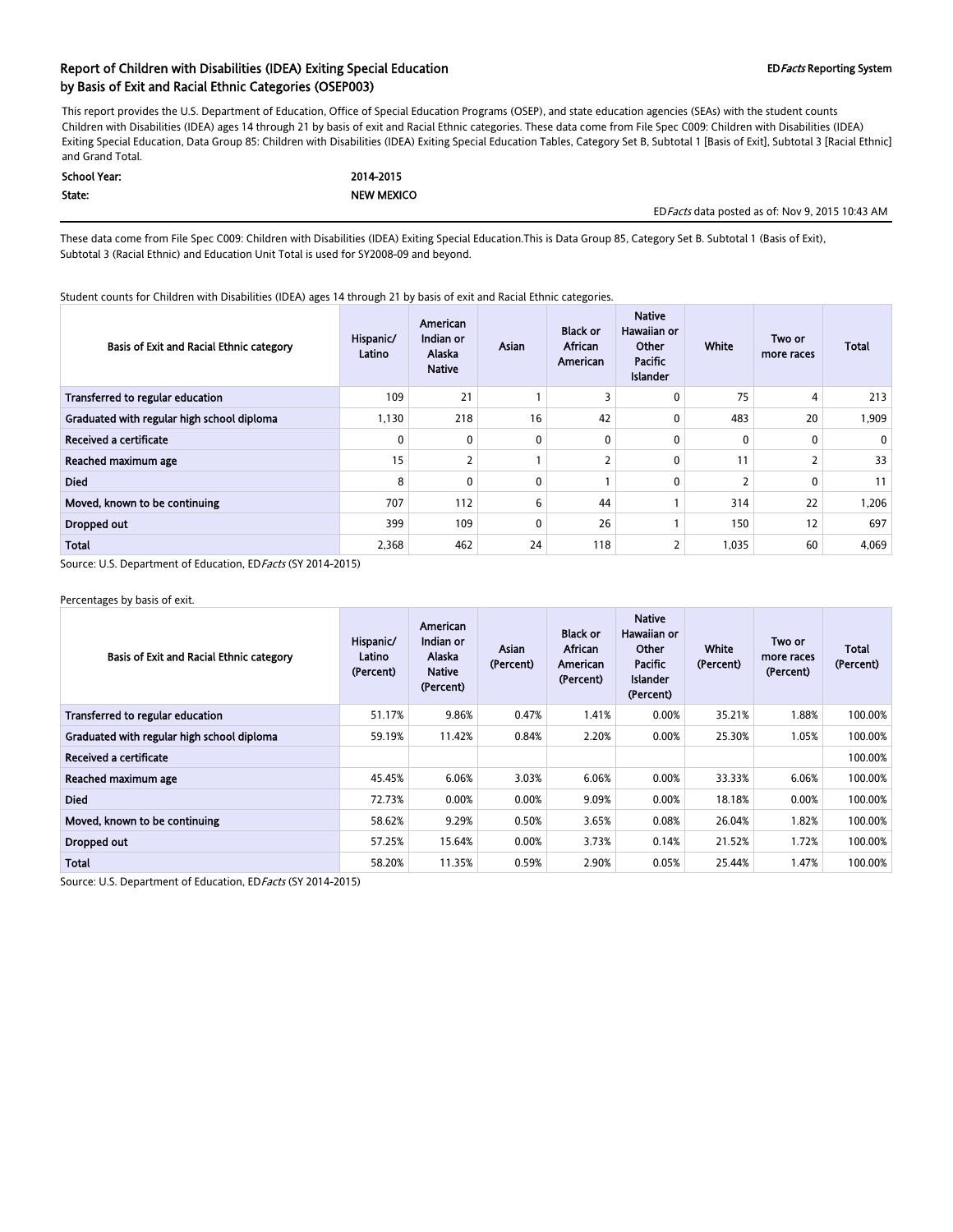This report provides the U.S. Department of Education, Office of Special Education Programs, and state education agencies (SEAs) with the student counts for Children with Disabilities (IDEA) ages 14 through 21 by basis of exit and sex. This report shows a cross-tab for each disability category. These data come from File Spec C009: Children with Disabilities (IDEA) Exiting Special Education. This is Data Group 85: Children with Disabilities (IDEA) Exiting Special Education Tables, Category Set C, Subtotal 1 (Basis of Exit), Subtotal 4 (Sex (Membership)) and Education Unit Total.

| <b>School Year:</b> | 2014-2015  |                                                  |
|---------------------|------------|--------------------------------------------------|
| State:              | NEW MEXICO |                                                  |
|                     |            | ED Facts data posted as of: Nov 9, 2015 10:44 AM |

These data come from File Spec C009: Children with Disabilities (IDEA) Exiting Special Education. This is Data Group 85, Category Set C. Subtotal 1 (Basis of Exit), Subtotal 4 (Sex (Membership)) and Education Unit Total is used for SY 2008-09 and beyond.

Student counts for Children with Disabilities (IDEA) exiting special education by basis of exit and sex.

| Student counts by basis of exit and sex    | <b>Male</b> | Female | Total |
|--------------------------------------------|-------------|--------|-------|
| Transferred to regular education           | 136         | 77     | 213   |
| Graduated with regular high school diploma | 1,235       | 674    | 1,909 |
| Received a certificate                     | 0           | 0      | 0     |
| Reached maximum age                        | 21          | 12     | 33    |
| <b>Died</b>                                | 8           | 3      | 11    |
| Moved, known to be continuing              | 811         | 395    | 1.206 |
| Dropped out                                | 487         | 210    | 697   |
| Total                                      | 2,698       | 1.371  | 4.069 |

Source: U.S. Department of Education, ED Facts (SY 2014-2015)

Percentages for Children with Disabilities (IDEA) exiting special education by basis of exit and sex.

| Percentages by basis of exit and sex       | Male<br>(Percent) | Female<br>(Percent) | <b>Total</b><br>(Percent) |
|--------------------------------------------|-------------------|---------------------|---------------------------|
| Transferred to regular education           | 5.04%             | 5.62%               | 5.23%                     |
| Graduated with regular high school diploma | 45.77%            | 49.16%              | 46.92%                    |
| <b>Received a certificate</b>              | 0.00%             | 0.00%               | 0.00%                     |
| Reached maximum age                        | 0.78%             | 0.88%               | 0.81%                     |
| <b>Died</b>                                | 0.30%             | 0.22%               | 0.27%                     |
| Moved, known to be continuing              | 30.06%            | 28.81%              | 29.64%                    |
| Dropped out                                | 18.05%            | 15.32%              | 17.13%                    |
| <b>Total</b>                               | 100.00%           | 100.00%             | 100.00%                   |